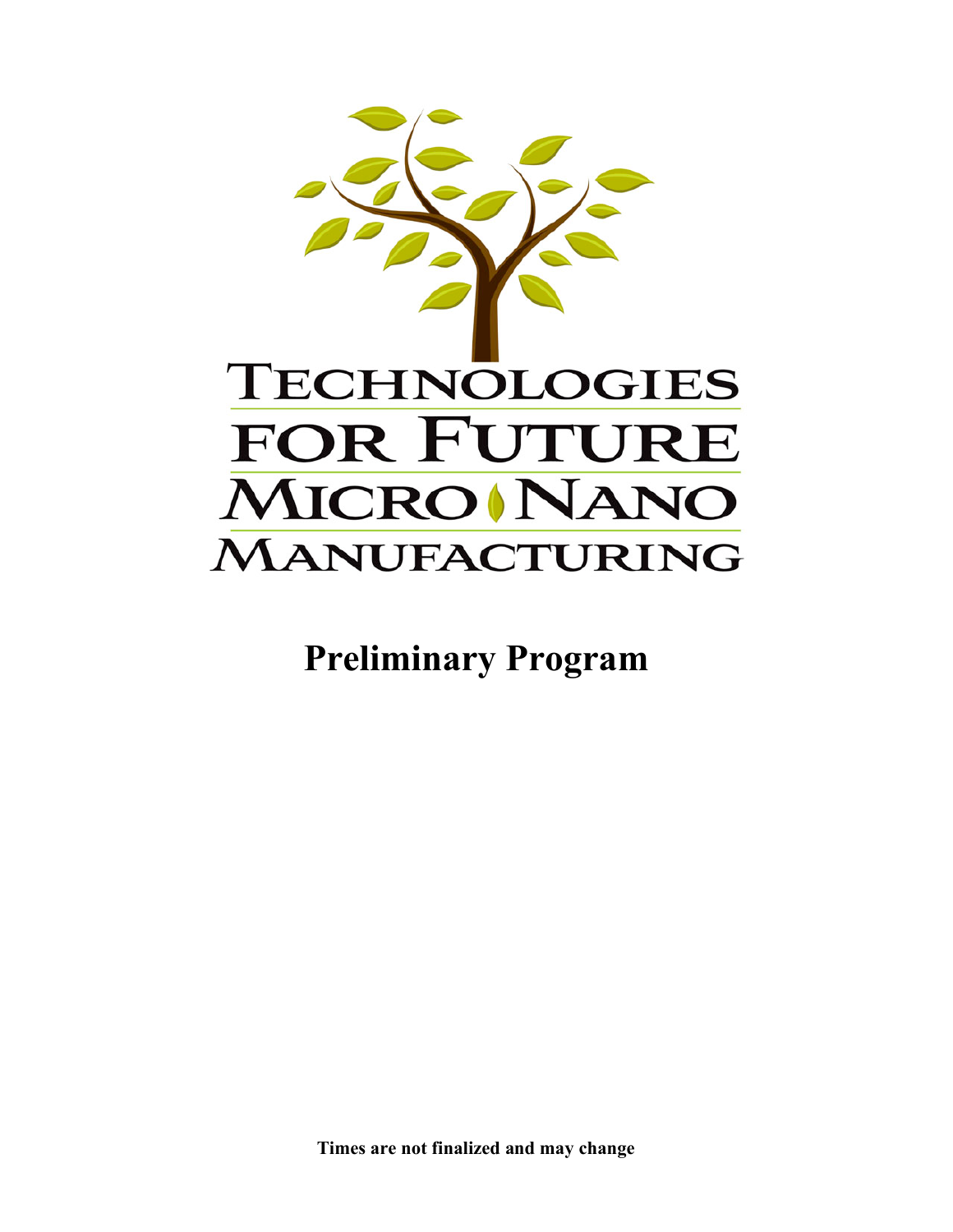# **Technologies for Future Micro-Nano Manufacturing**

Today, we see exciting new nanostructures, new nanodevices, and new applications for nanotechnology emerging every day. Missing is a coherent vision, process or plan for the growth of a real NanoManufacturing Industry. The Workshop on Future Technologies for Micro/Nano Manufacturing was initiated by the Transducers Research Foundation as the first in a series of topical meetings with the goal of exploring emerging issues to North American Engineering Technological Communities and the goal of this Workshop is to develop a technology vision for the future of micro-nano manufacturing and to articulate opportunities. We have been fortunate that our first topic selection has generated exceptional interest among industrial, academic and government leaders. The report by the President's Executive Commission on Advanced Science and Technology and the recent announcement by the Obama Administration of a new, \$500M Initiative on Advanced Manufacturing earlier this month has amplified this interest.

The Organizing Committee of the Workshop will prepare a final report containing the recommendations that emerge from this Workshop. This report will be shared with the federal agencies that are developing advanced manufacturing programs in response to the President's recently announced Advanced Manufacturing Partnership (www.whitehouse.gov/the-press-office/2011/06/24/president-obama-launches-advanced-manufacturing-partnership).

# **Program Overview**

**Day 1** – The Workshop opens with a presentation by Dr. Greg Tassey, Senior Economist at NIST, who has done extensive work studying U.S. Manufacturing and will discuss rationales and mechanisms to revitalize U.S. manufacturing R&D. This presentation will be followed by a presentation summarizing the recently released PCAST Study on Advanced Manufacturing. The afternoon will be devoted to the contributed poster session where attendees will have a chance to familiarize themselves with the most recent advances in manufacturing at the micro and nano scale. The day ends with an informal chat and extensive Q&A with MEMS pioneer Dr. Kurt Petersen, who will talk about his experiences commercializing micro/nano enabled products, and the unique challenges of manufacturing in this space.

**Day 2** – This day is designed to be a 'depth dive' on a variety of advanced manufacturing technologies. We will hear first from plenary speaker Prof. Chad Mirkin of Northwestern University, after which we'll spend the day hearing invited talks on some of the newest advanced manufacturing technologies at the micro/nano scale. The day concludes with a dinner on the veranda overlooking the golf course.

**Day 3** – This day is structured the engage the entire workshop in developing ideas and recommendations for strengthening domestic manufacturing at the micro/nano scale. The day opens with a plenary presentation and is followed by two panel discussions. The first panel will be comprised of representatives from NSF, DoE, NIST, and DoD to discuss the various agencies perspective on manufacturing. This will be followed by a panel of experts from industry who will discuss challenges of manufacturing at the micro-nano scale. In the afternoon, the workshop will be broken up into working groups based upon several different themes, and the groups will be asked to develop ideas and recommendations. The workshop will conclude with a briefing on the recommendations of the working groups. These briefing materials will be a central part of the final report of the meeting.

Leaders and Innovators are invited and we encourage everyone to participate in this timely meeting.

**Tom Kenny Marty Schmidt** 

Wartin Schnickt

Stanford University, USA Massachusetts Institute of Technology, USA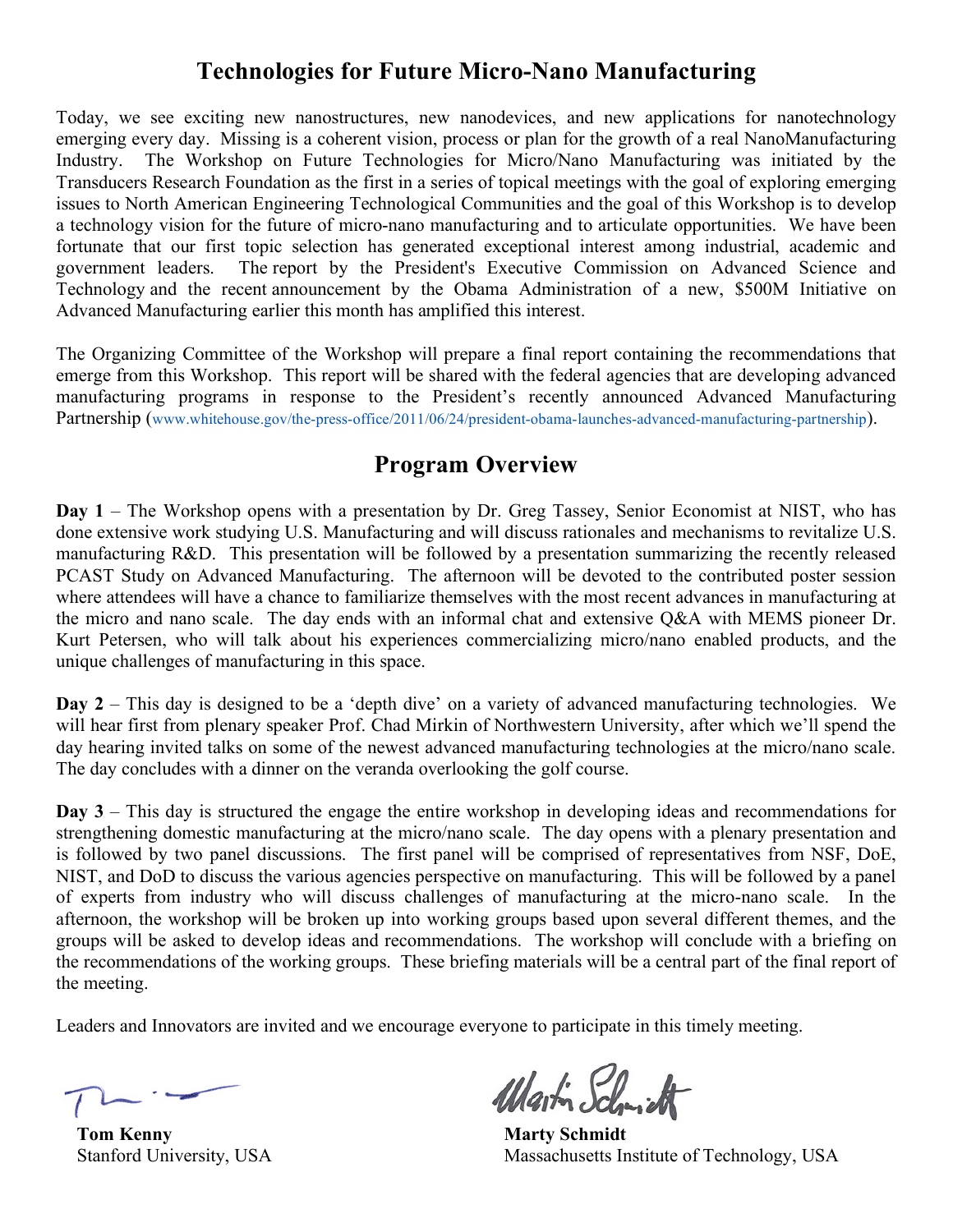# **Monday, August 8**

| 08:30       | Registration                                                                                                                                                                                                                                                                                                                                                                                                                                                                     |
|-------------|----------------------------------------------------------------------------------------------------------------------------------------------------------------------------------------------------------------------------------------------------------------------------------------------------------------------------------------------------------------------------------------------------------------------------------------------------------------------------------|
| 10:00       | <b>Opening Welcome</b>                                                                                                                                                                                                                                                                                                                                                                                                                                                           |
| 10:30       | <b>PLENARY I</b><br><b>RATIONALES AND MECHANISMS FOR REVITALIZING U.S. MANUFACTURING</b><br><b>R&amp;D STRATEGIES</b><br>G.S. Tassey<br>National Institute of Standards and Technology (NIST), USA                                                                                                                                                                                                                                                                               |
| 11:30       | <b>INVITED I</b><br>A BRIEFING ON THE PCAST REPORT ON ADVANCED MANUFACTURING                                                                                                                                                                                                                                                                                                                                                                                                     |
| 12:15       | Lunch                                                                                                                                                                                                                                                                                                                                                                                                                                                                            |
| 13:30       | <b>Poster Shotgun Session</b>                                                                                                                                                                                                                                                                                                                                                                                                                                                    |
| 14:50       | <b>Poster Session A</b>                                                                                                                                                                                                                                                                                                                                                                                                                                                          |
| 15:50       | <b>Poster Session B</b>                                                                                                                                                                                                                                                                                                                                                                                                                                                          |
| P1.A        | A BIO-INSPIRED APPROACH TO TIP-BASED NANOFABRICATION<br>S. Chung <sup>1</sup> , J. Felts <sup>2</sup> , D. Wang <sup>1</sup> , M. Morrissey <sup>1</sup> , F. Svec <sup>1</sup> , W. Chung <sup>3</sup> , S.W. Lee <sup>3</sup> , W.P. King <sup>2</sup> ,<br>and J.J. De Yoreo <sup>1</sup><br><sup>1</sup> Lawrence Berkeley National Laboratory, USA,<br><sup>2</sup> University of Illinois, Urbana-Champaign, USA, and <sup>3</sup> University of California, Berkeley, USA |
| P2.B        | A FABRICATION METHOD FOR INTEGRATING ELECTRODES IN NANOFLUIDIC<br><b>CHANNELS</b><br>T.M. Wynne, X.T. Huang, and S. Pennathur<br>University of California, Santa Barbara, USA                                                                                                                                                                                                                                                                                                    |
| <b>P3.A</b> | A SIDEWALL ALN PROCESS FOR EFFICIENT 3D PIEZOELECTRIC<br><b>TRANSDUCTION OF MEMS</b><br>R. Tabrizian <sup>1</sup> , V. Felmetsger <sup>2</sup> , and F. Ayazi <sup>1</sup><br><sup>1</sup> Georgia Institute of Technology, USA and <sup>2</sup> OEM Group Inc., USA                                                                                                                                                                                                             |
| <b>P4.B</b> | A SURFACE MICROMACHINING PROCESS BY DIRECT PRINTING: AN<br><b>ALTERNATIVE MEMS FABRICATION METHOD</b><br>E.W. Lam and M.A. Schmidt<br>Massachusetts Institute of Technology, USA                                                                                                                                                                                                                                                                                                 |
| <b>P5.A</b> | ADVANCED MULTI-STRUCTURED MATERIALS VIA PATTERNED<br><b>ELECTROPHORETIC DEPOSITION</b><br>M.A. Worsley <sup>1</sup> , T.Y. Olson <sup>1</sup> , K. Sullivan <sup>1</sup> , A. Pascall <sup>1</sup> , J.S. Park <sup>2</sup> , D. Saintillan <sup>2</sup> , K.A. Rose <sup>1</sup> , and<br>$J.D.$ Kuntz <sup>1</sup><br><sup>1</sup> Lawrence Livermore National Laboratory, USA and                                                                                             |

*2 University of Illinois, Urbana-Champaign, USA*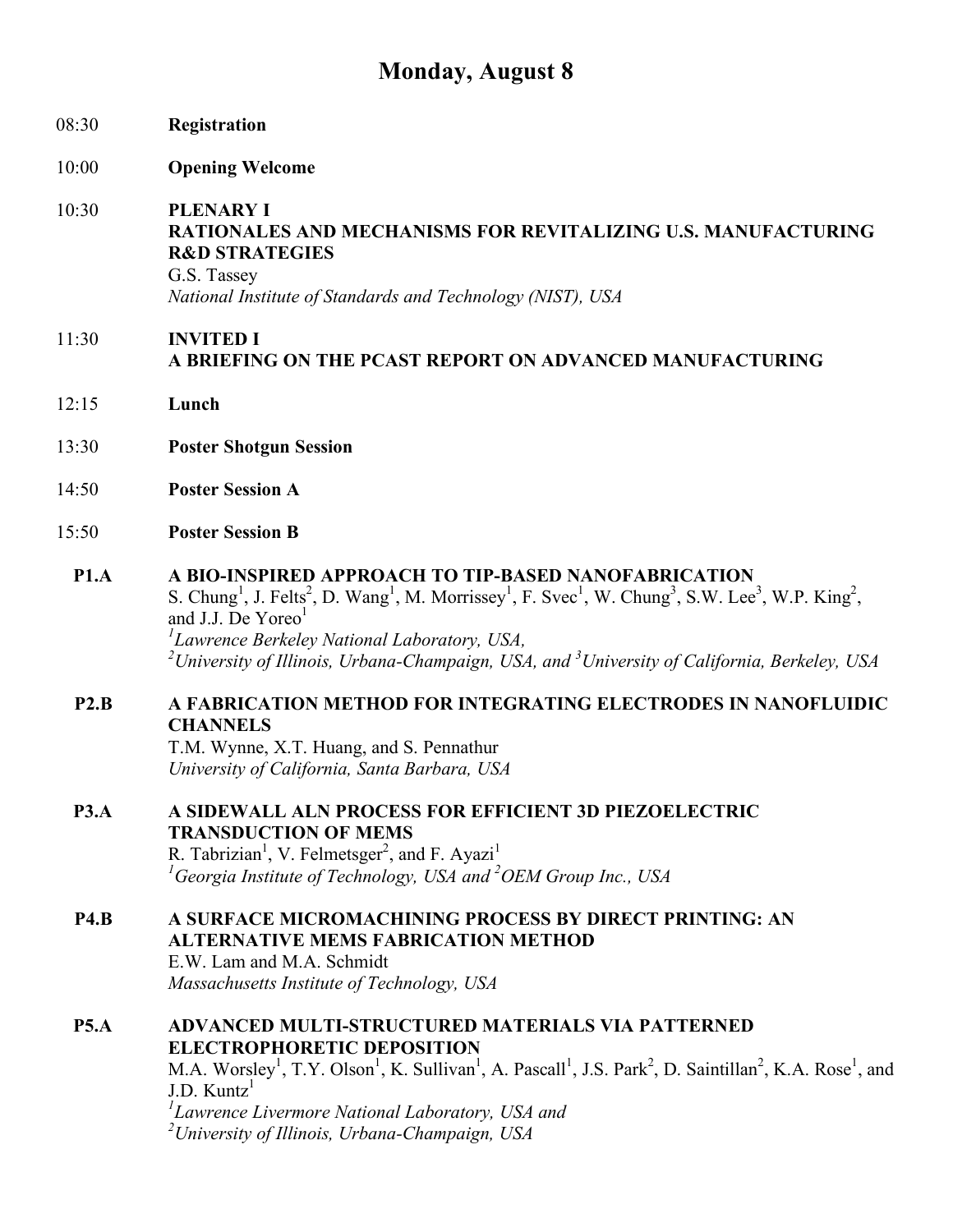## **P6.B ALD FOR RELIABLE NANOWIRE SELF-ASSEMBLY ON MICROFABRICATED ELECTRODES**

J.J. Brown<sup>1</sup>, A.I. Baca<sup>2</sup>, K.A. Bertness<sup>3</sup>, and V.M. Bright<sup>1</sup> *1 University of Colorado, USA, <sup>2</sup> Samtec Microelectronics, Inc., USA, and 3 National Institute of Standards and Technology (NIST), USA*

## **P7.A BATCH MANUFACTURING OF MEMS DEVICES ON FLEXIBLE SUBSTRATES**

T. Niblock, M. Micklich, D. Yerukhimov, and R. Damhuis *Magzor Corporation, USA*

- **P8.B CAPACITIVE MICROMACHINED ULTRASONIC TRANSDUCERS WITH INTEGRATED ELECTRONICS FOR IMAGING, THERAPY, AND SENSING** B.T. Khuri-Yakub and Ö. Oralkan *Stanford University, USA*
- **P9.A CARBON NANOTUBE TEMPLATED MICROFABRICATION OF HIGH ASPECT RATIO METAL STRUCTURES**

D. McKenna, B.D. Jensen, R.R. Vanfleet, R.C. Davis, and D.D. Allred *Brigham Young University, USA*

# **P10.B CoBi TOOLS FOR MODEL GUIDED MANUFACTURING OF BIOLOGICS FROM SYNTHETICALLY STIMULATED BIOFACTORIES**

A.J. Przekwas, M.R. Somayaji, and Z.J. Chen *CFD Research Corporation, USA*

**P11.A CONCEPTS FOR COST EFFECTIVE MANUFACTURING OF MEMS/NEMS DEVICES** M.A. Huff

*MEMS and Nanotechnology Exchange (MNX), USA*

#### **P12.B COST MODEL AND MANUFACTURABILITY IN MEMS-CMOS PROCESS INTEGRATION**

M.A. Huff<sup>1</sup> and P.  $Lin<sup>2</sup>$ *1 MEMS and Nanotechnology Exchange (MNX), USA and 2 Touch Micro-System Technology, TAIWAN*

# **P13.A DESIGN, MANUFACTURING, AND INTEGRATION OF 3D CARBON NANOTUBE MICROSTRUCTURES**

S. Tawfick<sup>1</sup>, S.J. Park<sup>1</sup>, D. Copic<sup>1</sup>, M. De Volder<sup>1,2</sup>, and A.J. Hart<sup>1</sup> *1 University of Michigan, USA and <sup>2</sup> IMEC, BELGIUM*

**P14.B DEVELOPMENT OF SILICON-BASED NANOMATERIALS FOR ON-CHIP SUPERCAPACITOR APPLICATIONS** J. Alper, M. Vincent, C. Carraro, and R. Maboudian *University of California, Berkeley, USA*

#### **P15.A DIELECTROPHORETIC ASSEMBLY OF ORDERED NANOPARTICLES – HARNESSING THERMAL RANDOMNESS AND INTERPARTICLE INTERACTIONS** S.J. Papadakis, J.A. Hoffmann, D. Deglau, A. Chen, P. Tyagi, A.H. Monica, and D.H. Gracias *Johns Hopkins University, USA*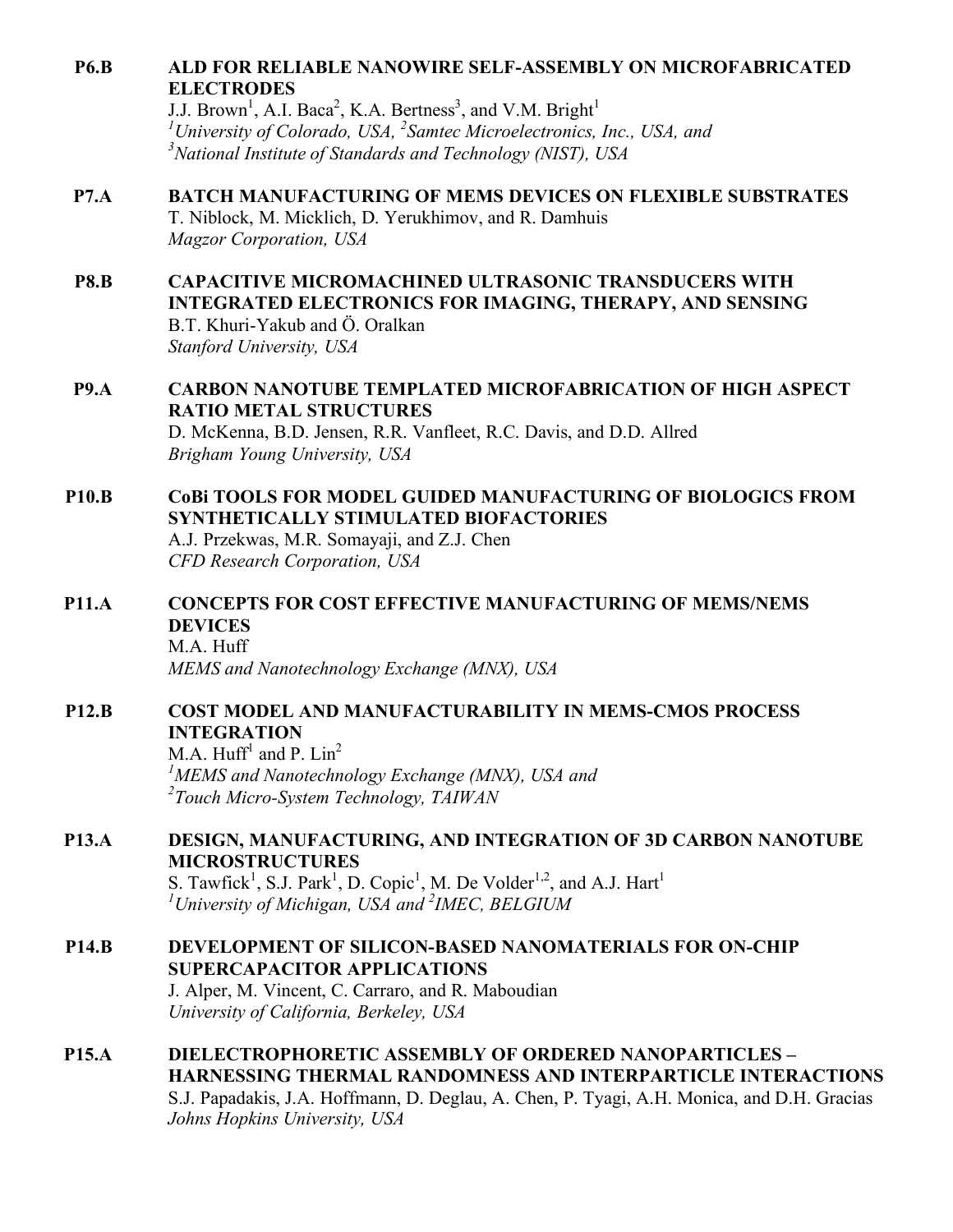# **P16.B DIRECT SYNTHESIS OF LARGE AREA GRAPHENE FILMS FROM SOLID SOURCE PRECURSORS**

H. Sojoudi<sup>1</sup>, H.-J. Kim<sup>2</sup>, W.P. King<sup>2</sup>, and S. Graham<sup>1</sup> *1 Georgia Institute of Technology, USA and <sup>2</sup> University of Illinois, Urbana-Champaign, USA*

#### **P17.A DIRECT-WRITE ASSEMBLY OF FUNCTIONAL INKS FOR PLANAR AND 3D MICROSTRUCTURES**

E.B. Duoss<sup>1,2</sup>, B. Yeop Ahn<sup>2</sup>, T.F. Malkowski<sup>2</sup>, J.J. Adams<sup>2</sup>, J.T. Bernhard<sup>2</sup>, and J.A. Lewis<sup>2</sup> *1 Lawrence Livermore National Laboratory, USA and 2 University of Illinois, Urbana-Champaign, USA*

**P18.B ELECTROPLATING-BASED APPROACHES TO VOLUMETRIC NANOMANUFACTURING** F. Herrault, W.P. Galle, R.H. Shafer, and M.G. Allen

*Georgia Institute of Technology, USA*

# **P19.A FABRICATION OF NANOPARTICLES DEPOSITED PHOTONIC CRYSTALS**

J. Zhang, T. Pick, D. Gargas, S. Dhuey, E. Chan, Y.Wu, X. Liang, J. Schuck, D. Olynick, B. Helms, and S. Cabrini *Lawrence Berkeley National Laboratory, USA*

# **P20.B FABRICATION OF COMPLEX 3-DIMENSIONAL NANOSTRUCTURES WITH SELF-ASSEMBLED NANOSPHERE PHASE LITHOGRAPHY**

C.-H. Chang<sup>1</sup>, L. Tian<sup>1</sup>, W.R. Hesse<sup>1</sup>, H. Gao<sup>1</sup>, H.J. Choi<sup>1</sup>, J.-G. Kim<sup>1</sup>, M. Siddiqui<sup>1</sup>, and G. Barbastathis<sup>1,2</sup> *1 Massachusetts Institute of Technology, USA and 2 Signapore-MIT Alliance for Research and Technology (SMART) Centre, SIGNAPORE*

#### **P21.A TUNABLE PLASMONIC NANOSTRUCTURES FOR ENHANCED SENSING**

H. Sharma, N. Sharac, V. Lew, R. Ragan, and M. Khine *University of California, Irvine, USA*

#### **P22.B FABRICATION OF ENGINEERED MATERIAL MICROSTRUCTURES USING PROJECTION MICROSTEREOLITHOGRAPHY**

H. Lee<sup>1</sup>, T. Weisgraber<sup>3</sup>, J. Xu<sup>1</sup>, C. Xia<sup>2</sup>, M. Alonso<sup>2,3</sup>, G. Farquar<sup>3</sup>, N. Fang<sup>1</sup>, and C.M. Spadaccini<sup>3</sup>, *Massachusetts Institute of Technology, USA, <sup>2</sup> University of Illinois, Urbana-Champaign, USA, and <sup>3</sup> Lawrence Livermore National Laboratory, USA,*

- **P23.A FERROELECTRIC NANOPROBE TIP EMITTER WITH HEATER-THERMOMETER** P.C. Fletcher, J. Karthik, L.W. Martin, and W.P. King *University of Illinois, Urbana-Champaign, USA*
- **P24.B FULLY AUTOMATED NANOSCALE SCANNING PROBE LITHOGRAPHY** N.A. Amro, J. Haaheim, M. Nelson, J. Fragala, A. Henning, and J. Bussan *NanoInk, Inc., USA*
- **P25.A GRAPHENE-CNT-GRAPHENE TOWARDS 3-D MULTI-STACK GRAPHENE-CNT ARCHITECTURES FOR SUPERCAPACITOR APPLICATIONS** K. Kumar, Y.S. Kim, F. Fisher, and E.H. Yang *Stevens Institute of Technology, USA*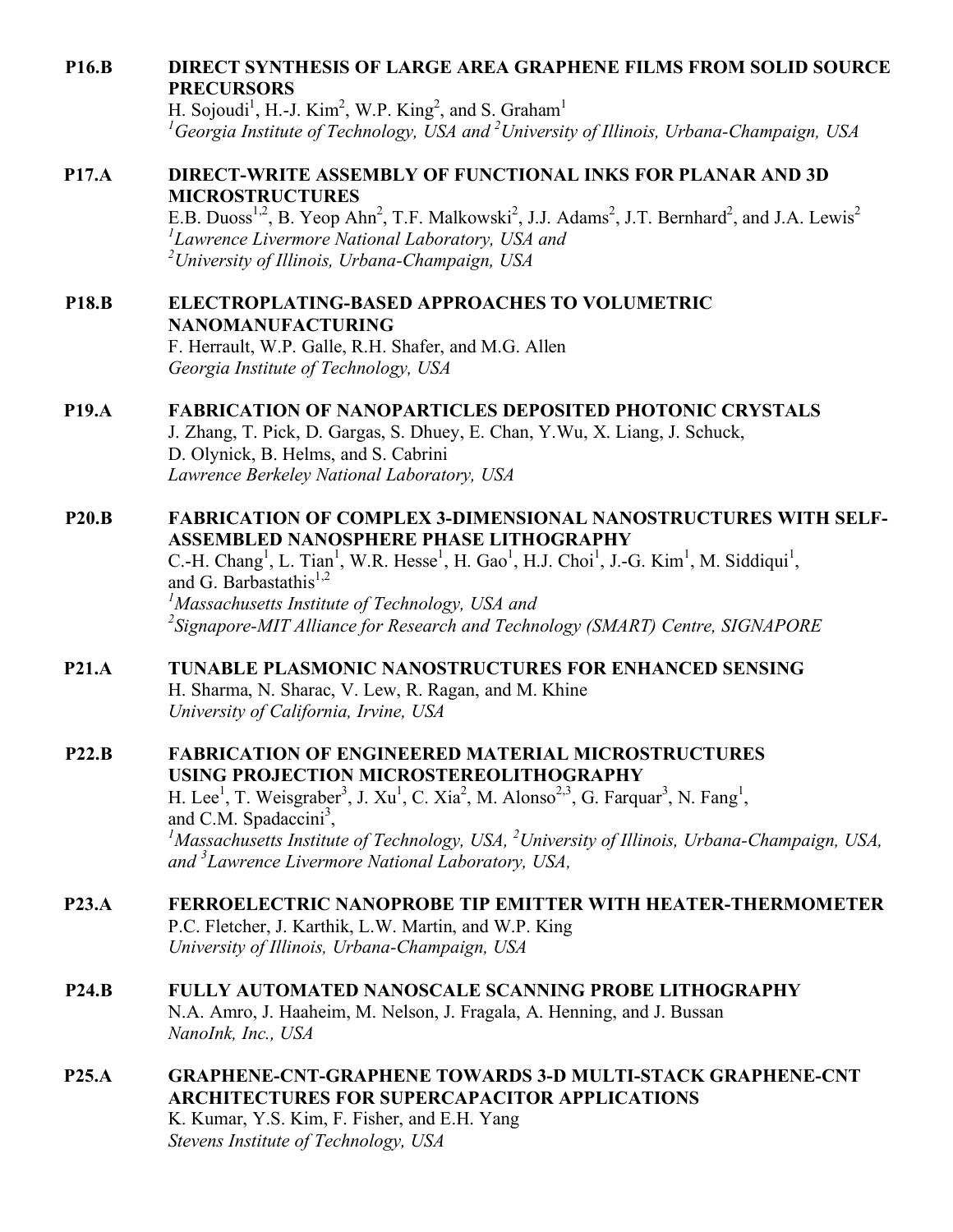#### **P26.B HEXANETHIOL ENCAPSULATED GOLD NANOPARTICLE INK FOR PRINTED METAL MEMS**

R.C. Roberts and N.C. Tien *Case Western Reserve University, USA*

#### **P27.A HIGH POWER LITHIUM ION MICROBATTERIES WITH 3D NANOSTRUCTURED ELECTRODES**

J.H. Pikul, H.G. Zhang, J. Cho, T.W. Kim, P.V. Braun, and W.P. King *University of Illinois, Urbana-Champaign, USA*

#### **P28.B HIGH PRECISION ALIGNMENT OF PZT ELECTRODES WITH INTERCONNECT CIRCUIT FOR HIGH NOZZLE DENSITY PIEZO INKJET PRINTERHEAD**

J. Chen, C.-H. Chen, and, E. Nikkel *Hewlett Packard Company, USA*

# **P29.A HIGH-PERFORMANCE, HIGH-DENSITY TIP ARRAYS FOR RELIABLE MANUFACTURING**

J.S. Fragala, A.K. Henning, R.R. Shile, N. Amro, and J. Haaheim *NanoInk, Inc., USA*

## **P30.B HYBRID MEMS: EXTENDING MICRO MANUFACTURING WITH DIRECT WRITE PROCESSES**

D.G. Johnson, J. Getpreecharsawas, S. Balasubramanian, A. Datar, D. Cormier, and D.A. Borkholder *Rochester Institite of Technology, USA*

# **P31.A LARGE AREA MANUFACTURING OF "LOTUS LEAF" MICRO/NANO-STRUCTURED SUPERHYDROPHOBIC ALUMINUM**

A.T. Gardner<sup>1</sup>, S. Hulseman<sup>2</sup>, M. Maguire<sup>2</sup>, A.H. Cannon<sup>2</sup>, and W.P. King<sup>1</sup> *1 University of Illinois, Urbana-Champaign, USA and <sup>2</sup> Hoowaki LLC, USA*

# **P32.B LARGE AREA NANOLITHOGRAPHY ON CURVED SURFACES USING A FLEXIBLE NANO-APETURE ARRAY**

H. Hu<sup>1</sup>, J. Yeom<sup>2</sup>, G. Mensing<sup>1</sup>, Y. Chen<sup>1</sup>, W.P. King<sup>1</sup>, and M.A. Shannon<sup>1</sup> *1 University of Illinois, Urbana-Champaign, USA and <sup>2</sup> Cbana Labs Inc., USA*

# **P33.A LASER-ASSISTED NANOFABRICATION**

S.-G. Ryu<sup>1</sup>, D.J. Hwang<sup>1,3</sup>, E. Kim<sup>1</sup>, J.-H. Yoo<sup>1</sup>, B. Xiang<sup>1,2</sup>, O. Dubon<sup>1,2</sup>, A.M. Minor<sup>1,2</sup>, and C.P. Grigoropoulos<sup>1</sup> *1 University of California, Berkeley, USA, <sup>2</sup> Lawrence Berkeley National Laboratory, USA, and 3 State University of New York, USA*

# **P34.B LOCALIZED MICROPLASMA-ASSISTED CHEMICAL VAPOR DEPOSITION AND ETCHING OF ELECTRONIC MATERIALS**

M. Tabib-Azar and W. Yuen *University of Utah, USA*

# **P35.A MAGNETIC FIELD-ASSISTED FABRICATION AND MANIPULATION OF NON-SPHERICAL POLYMER PARTICLES IN FERROFLUID-BASED DROPLET MICROFLUIDICS**

T. Zhu, G. Sheppard, J. Locklin, and L. Mao *University of Georgia, USA*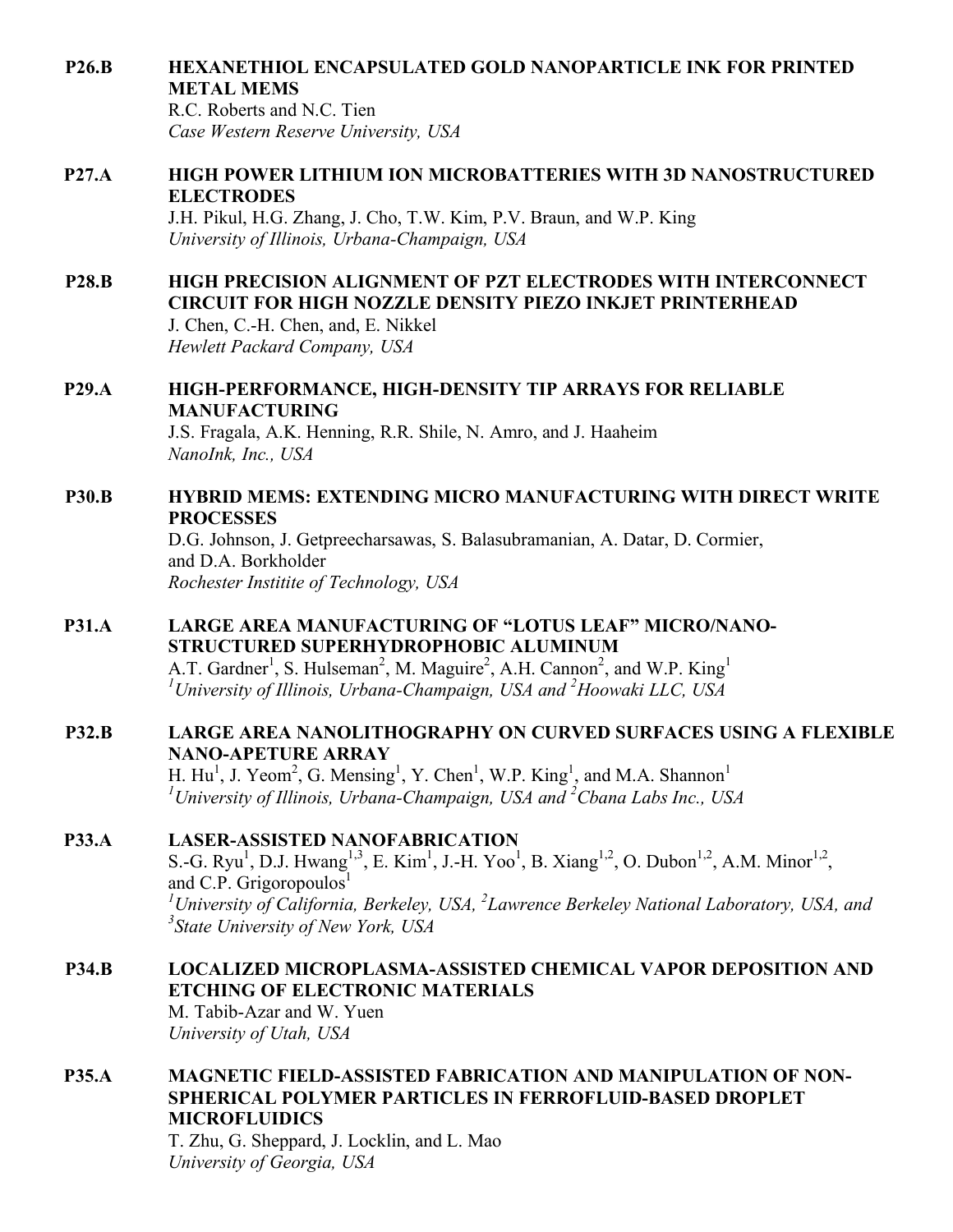#### **P36.B MAGNETIC NANOPARTICLE BASED ASSEMBLY FOR MICROSCALE HYDROGELS**

F.  $Xu^1$ , V. Rengarajan<sup>1</sup>, T.D. Finley<sup>1</sup>, Y. Sung<sup>1</sup>, B. Sridharan<sup>1</sup>, U.A. Gurkan<sup>1</sup>, and U. Demirci<sup>1,2</sup> *1 Brigham and Women's Hospital, Harvard Medical School, USA and 2 Harvard-MIT Health Sciences and Technology, USA*

#### **P37.A MECHANICAL MICRO-MANUFACTURING AND ITS APPLICATIONS**

O.B. Ozdoganlar, N. Kota, B. Bekiz, R. Khilwani, and G. Salas *Carnegie Mellon University, USA*

# **P38.B MEMS BASED AUTOMATED ASSEMBLY OF MICRO AND NANOSYSTEMS** R. Saini and J. Randall

*Zyvexlabs LLC, USA*

# **P39.A MEMS BY INK JET PRINTING AND THE IMPACT OF PROCESSING DECISIONS ON MEMS DEVICE DESIGN** S.P. Bathurst and S.G. Kim

*Massachusetts Institute of Technology, USA*

### **P40.B MICRO ROBOT MANUFACTURING** R. Pelrine, A. Wong-Foy, B. McCoy, D. Holeman, and R. Mahoney *SRI International, USA*

# **P41.A MICROFABRICATION AND PROCESS INTEGRATION OF POWDER-BASED PERMANENT MAGNETS** B.J. Bowers, O.D. Oniku, and D.P. Arnold

*University of Florida, USA*

# **P42.B MICROMACHINED 3-D GLASS-BLOWN WINEGLASS STRUCTURES FOR VIBRATORY MEMS APPLICATIONS**

D. Senkal, I.P. Prikhodko, A.A. Trusov, and A.M. Shkel *University of California, Irvine, USA*

# **P43.A MICROSTRUCTURED STAINLESS STEEL MOLDS FOR HIGH VOLUME MICROSTRUCTURE MANUFACTURING**

A.H. Cannon<sup>1</sup>, M. Maguire<sup>1</sup>, and W.P. King<sup>1,2</sup> *1 Hoowaki LLC, USA and <sup>2</sup> University of Illinois, Urbana-Champaign, USA*

# **P44.B MODULARITY IN THE DESIGN AND MANUFACTURE OF MICROFLUIDIC DEVICES**

J. Podczerveinsky and L. Levine *ALine, Inc., USA*

**P45.A MULTIBEAM INTERFERENCE LITHOGRAPHY TEMPLATED PATTERN TRANSFER PROCESS FOR LARGE-AREA ORDERED NANOPORE ARRAY FABRICATION**

Y.K. Yoon<sup>1</sup>, K.-T. Kim<sup>1</sup>, G.J. Kim<sup>1</sup>, H. Jee<sup>2</sup>, and P.N. Prasad<sup>2</sup> *1 University of Florida, USA and <sup>2</sup> University at Buffalo, State University of New York, USA*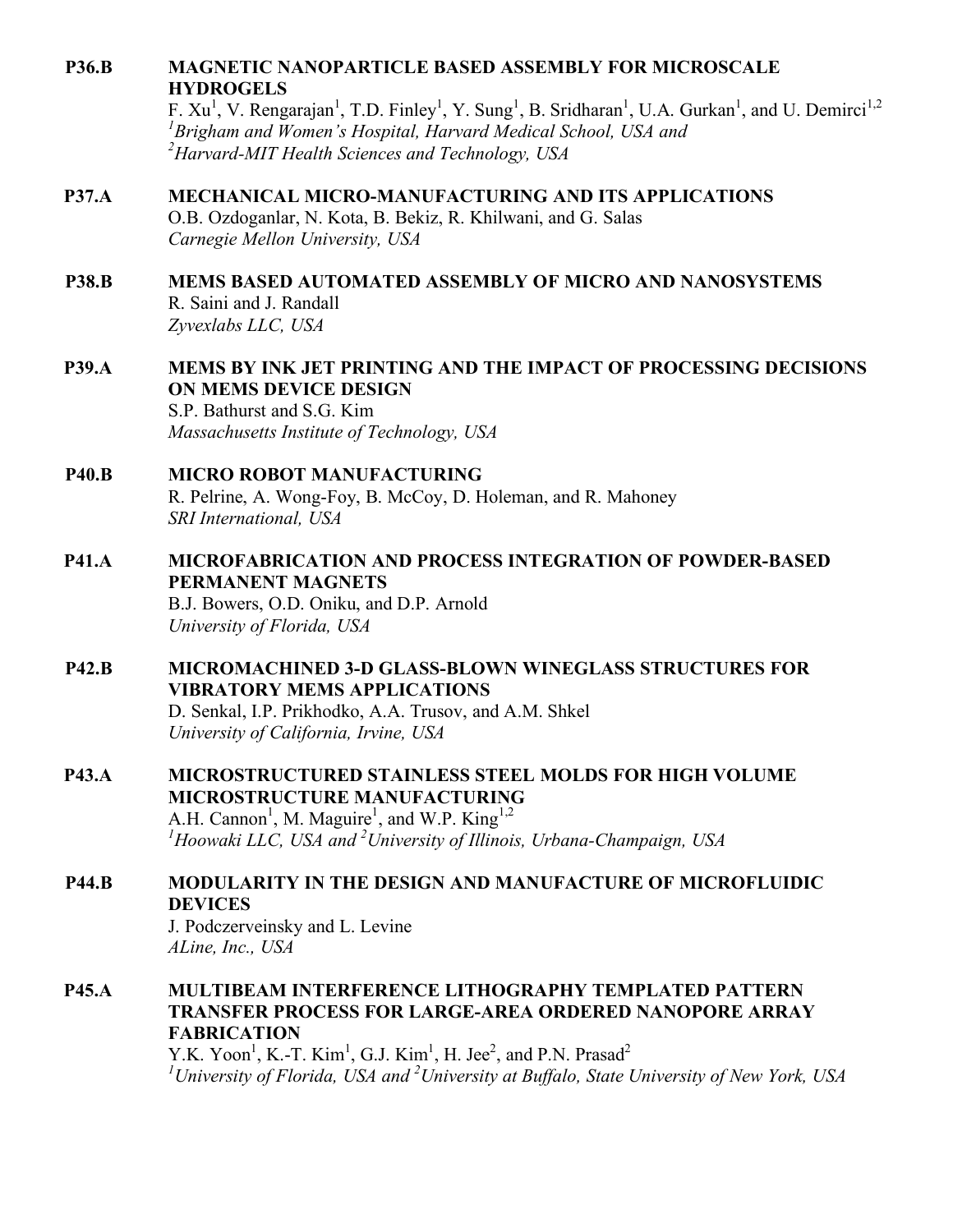**P46.B NANO MANUFACTURING OF SiC CIRCUITS—NANOMECHANICAL LOGIC AND NEMS-JFET INTEGRATION**

S. Rajgopal, T.-H. Lee, P.X.-L. Feng, S. Bhunia, and M. Mehregany *Case Western Reserve University, USA*

# **P47.A NANO OPTICAL RULER DRIVEN PIEZORESISTIVE PROBES FOR TIP BASED NANOFABRICATION** H. Hosseinzadegan, H. Vajihollahi, N. Yoshimizu, and A. Lal

*Cornell University, USA*

#### **P48.B NANO-FABRICATED GRAPHENE-AL2O3 NANOPORES AND NANOPORE ARRAYS FOR THE SENSITIVE DETECTION OF DNA AND DNA-PROTEIN COMPLEXES** B.M. Venkatesan, D. Estrada, B. Dorvel, S. Banerjee, G. Humphreys, V.E. Dorgan, A. Nardulli, E. Pop, and R. Bashir *University of Illinois, Urbana-Champaign, USA*

#### **P49.A NEW APPROACHES TO ELECTRON-BEAM BASED NANOMANUFACTURING WITH AND WITHOUT RESISTS** A.W. Chamberlain, E.U. Donev, S. Leontsev, S. Maloney, N. Nehru, C. Samantaray,

G. Schardein, J.C. Wright, Y. Yang, and J.T. Hastings *University of Kentucky, USA*

# **P50.B NEW CLASS OF MEMS BASED DEVICES ENABLED BY NANOCRYSTALLINE MATERIAL**

C. Keimel, M. Aimi, A. Detor, and A. Corwin *GE Global Research, USA*

#### **P51.A NOVEL FABRICATION PROCESS OF 3D CONDUCTIVE POLYMER STRUCTURES** V. Ho, L. Kulinsky, and M. Madou *University of California, Irvine, USA*

## **P52.B NOVEL POLYMERIC INKS FOR PRECISION PATTERNING OF CARBON MICRO/NANO-FIBERS USING NEAR-FIELD ELECTROSPINNING** G. Bisht<sup>1</sup>, G. Canton<sup>1</sup>, A. Mirsepassi<sup>1</sup>, D. Dunn-Rankin<sup>1</sup>, L. Kulinsky<sup>1</sup>, and M. Madou<sup>1,2</sup> *1 University of California, Irvine, USA and 2 Ulsan National Institute of Science and Technology (UNIST), KOREA*

#### **P53.A ORCHESTRATED STRUCTURE EVOLUTION: CONTROLLING THE GROWTH AND COMPOSITION OF SEEDED NANOSTRUCTURES** S. Abbasi, S. Kitayaporn, D.T. Schwartz, and K.F. Böhringer *University of Washington, USA*

#### **P54.B PARALLEL NANOTOPOGRAPHY IMAGING WITH A HEATED MICROCANTILEVER ARRAY** S. Somnath, Z. Dai, and W.P. King

*University of Illinois, Urbana-Champaign, USA*

#### **P55.A PATTERNING CARBON NANOMATERIALS INTO ELASTOMERIC AND RESORBABLE POLYMERS VIA SURFACE ENERGY MODULATION** D.J. Cohen and M.M. Maharbiz *University of California, Berkeley, USA*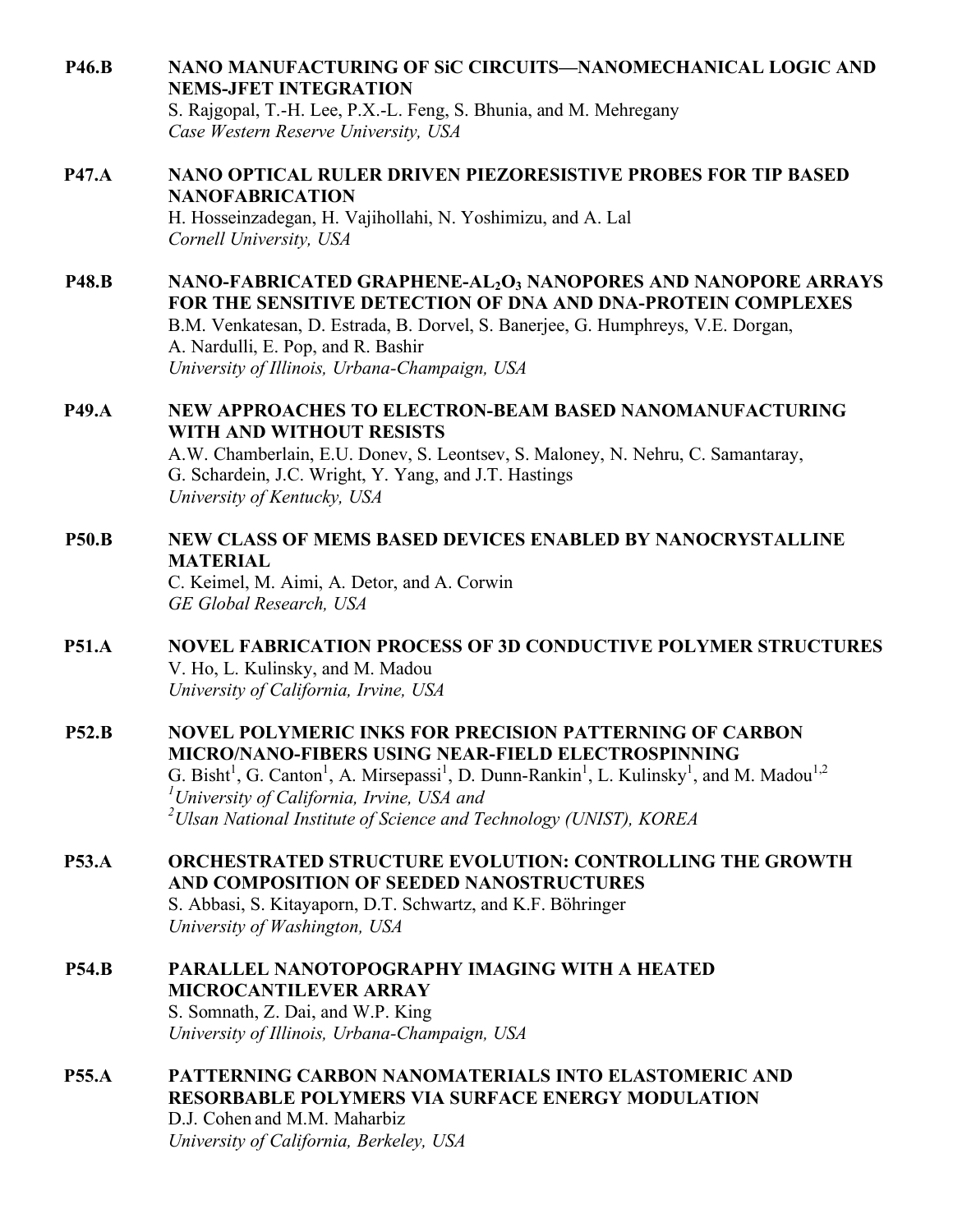**P56.B PICOSECOND LASER ABLATION OF SAPPHIRE FOR HIGH-TEMPERATURE SENSOR FABRICATION**

D. Blood, D. Mills, M. Sheplak, and T. Schmitz *University of Florida, USA*

- **P57.A POLYMER JETTING TECHNIQUE FOR NOVEL 3D MMW / THZ COMPONENTS** H. Xin and M. Gehm *University of Arizona, USA*
- **P58.B POST-CMOS MEMS WITH AOE AND SIDEWALL PASSIVATION** Y.-J. Fang, P.J. Gilgunn, T. Mukherjee, and G.K. Fedder *Carnegie Mellon University, USA*
- **P59.A PROGRAMMABLE BATCH ASSEMBLY OF MICROPARTS** K.S. Park<sup>1</sup>, J.H. Hoo<sup>1</sup>, R. Baskaran<sup>1,2</sup>, and K.F. Böhringer<sup>1</sup> *1 University of Washington, USA and <sup>2</sup> Intel Corporation, USA*
- **P60.B RADIOISOTOPE POWERED ELECTRON LITHOGRAPHY WITH CURVED SOURCE FOR HIGHER THROUGHPUT**

Y. Lu and A. Lal *Cornell University, USA*

- **P61.A RAPID AND LOCAL GRAPHENE SYNTHESIS ON A HEATED MICROCANTILEVER** H.J. Kim<sup>1</sup>, H. Sojoudi<sup>2</sup>, S. Graham<sup>2</sup>, and, W.P. King<sup>1</sup> *1 University of Illinois, Urbana-Champaign, USA and <sup>2</sup> Georgia Institute of Technology, USA*
- **P62.B RAPID NANOFABRICATION OF GOLD NANOROD RAMAN ENHANCING NANOSTRUCTURES USING HEATED PROBE TIP ARRAY** J.R. Felts, L. Thompson, S. Somnath, C. Murphy, and W.P. King *University of Illinois, Urbana-Champaign, USA*
- **P63.A RECENT PROGRESS IN MANUFACTURING AND APPLICATIONS OF MICRO-LATTICE MATERIALS FORMED VIA A SELF-PROPOGATING PHOTOPOLYMER WAVEGUIDE PROCESS**

C.S. Roper, J.A. Kolodziejska, K.J. Maloney, K.D. Fink, T.A. Schaedler, and A.J. Jacobsen *HRL Laboratories, LLC, USA*

- **P64.B REPLICATION OF METAL-BASED MICRO/NANO-SCALE STRUCTURES** K. Chen<sup>1</sup>, Y. Mu<sup>1</sup>, B. Lu<sup>1</sup>, W.J. Meng<sup>1</sup>, and F. Mei<sup>2</sup> *1 Louisiana State University, USA and <sup>2</sup> Enervana Technologies LLC, USA*
- **P65.A ROADMAPPING MANUFACTURING NEEDS FOR MEMS TECHNOLOGIES** M. Gaitan<sup>1</sup> and K. Lightman<sup>2</sup> *1 National Institute of Standards and Technology (NIST), USA and <sup>2</sup> MEMS Industry Group, USA*
- **P66.B ROUGH SILICON NANOWIRE FABRICATION BY THIN-FILM DEWETTING AND METAL-ASSISTED CHEMICAL ETCHING**

B. Azeredo<sup>1</sup>, K. Hsu<sup>1</sup>, J. Sadhu<sup>1</sup>, J. Ma<sup>1</sup>, K. Jacobs<sup>1</sup>, J. Kim<sup>1</sup>, S. Sinha<sup>1</sup>, N. Fang<sup>2</sup>, and P. Ferreira<sup>1</sup> *1 University of Illinois, Urbana-Champaign, USA and | 2 Massachusetts Institute of Technology, USA*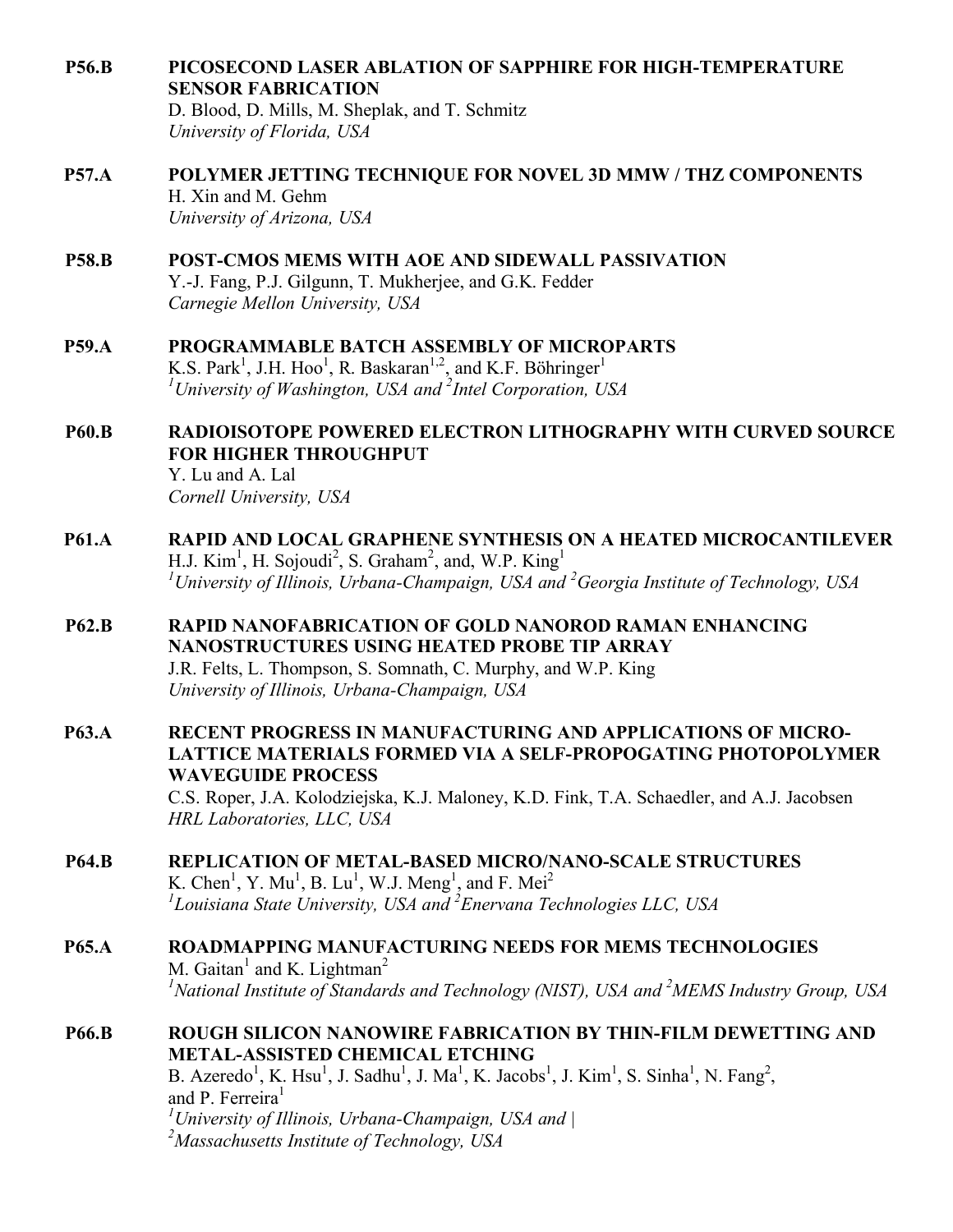**P67.A SCALABLE, INTEGRATED SYSTEM FOR MECHANICAL, 3D ASSEMBLY OF MONODISPERSE NANOPARTICLES SYNTHESIZED ON-DEMAND** E.Y. Erdem, M.T. Demko, S. Choi, J.C. Cheng, and A.P. Pisano

*University of California, Berkeley, USA*

**P68.B SHAPING THERMAL EMISSION WITH EMBEDDED OUT-OF-PLANE MICROANTENNAS** D.B. Burckel<sup>1</sup>, J.R. Wendt<sup>1</sup>, I. Brener<sup>1,2</sup>, and M.B. Sinclair<sup>1</sup>

*1 Sandia National Laboratories, USA and <sup>2</sup> Center for Integrated Nanotechnology, USA*

- **P69.A SHRINK-INDUCED SUPERYDROPHOBIC SURFACES** L.R. Freschauf, J. McLane, H. Sharma, and M. Khine *University of California, Irvine, USA*
- **P70.B SILICON-BASED GECKO-INSPIRED ADHESIVE STRUCTURES WITH ACTIVE AND PASSIVE ADHESION CONTROL** M. Shavezipur, Y. Kim, C. Carraro, and R. Maboudian *University of California, Berkeley, USA*
- **P71.A SITE-CONTROLLED PATTERNING OF QUANTUM DOTS ON MEMS - NANOSTAMPING, NEAR-FIELD IMAGING AND EARLY CANCER DETECTION** J.X.J. Zhang, K. Hoshino, A. Gopal, and Z. Wang *University of Texas, Austin, USA*
- **P72.B SOLID STATE SUPERIONIC STAMPING USING MOLDED SILVER PHOSPHATE GLASS STAMPS**

K. Jacobs<sup>1</sup>, K. Hsu<sup>1</sup>, B. Azeredo<sup>1</sup>, N. Fang<sup>2</sup>, and P. Ferreira<sup>1</sup> *1 University of Illinois, Urbana-Champaign, USA and 2 Massachusetts Institute of Technology, USA*

**P73.A STANDARDIZING WAFER-LEVEL PACKAGING FOR HIGH VOLUME MANUFACTURING OF MICRO AND NANO DEVICES** J.S. Mitchell<sup>1</sup>, S. Lee<sup>1</sup>, J. Giachino<sup>2</sup>, and K. Najafi<sup>2</sup> *1 ePack, Inc., USA and 2 University of Michigan, USA*

# **P74.B TI/TIO2 NANODEVICES FABRICATION USING COMPLIANT PROBES AND CMOS PROBE-ARRAYS** W. Hu, Y. Tang, Y. Zhang, J. Gu, S. Tamaru, J.A. Bain, L.R. Carley, R.F. Davis, G.K. Fedder, and D.S. Ricketts *Carnegie Mellon University, USA*

- **P75.A TOWARDS NANOMANUFACTURING OF METAL NANOSTRUCTURES AND DEVICES - MICROPLASMA ELECTROCHEMICAL REDUCTION COMBINED WITH NANOSCALE MASKING TECHNIQUES** S.W. Lee, H. Zamani, C.A. Zorman, P.X.-L. Feng, and R.M. Sankaran *Case Western Reserve University, USA*
- **P76.B SCIENCE AND TECHNOLOGY OF ULTRANANOCRYSTALLINE DIAMOND (UNCD) FILMS FOR MICRO/NANO-MANUFACTURING** O. Auciello<sup>1</sup> and J. Carlisle<sup>2</sup> *1 Argonne National Laboratory, USA and <sup>2</sup> Advanced Diamond Technologies, Inc., USA*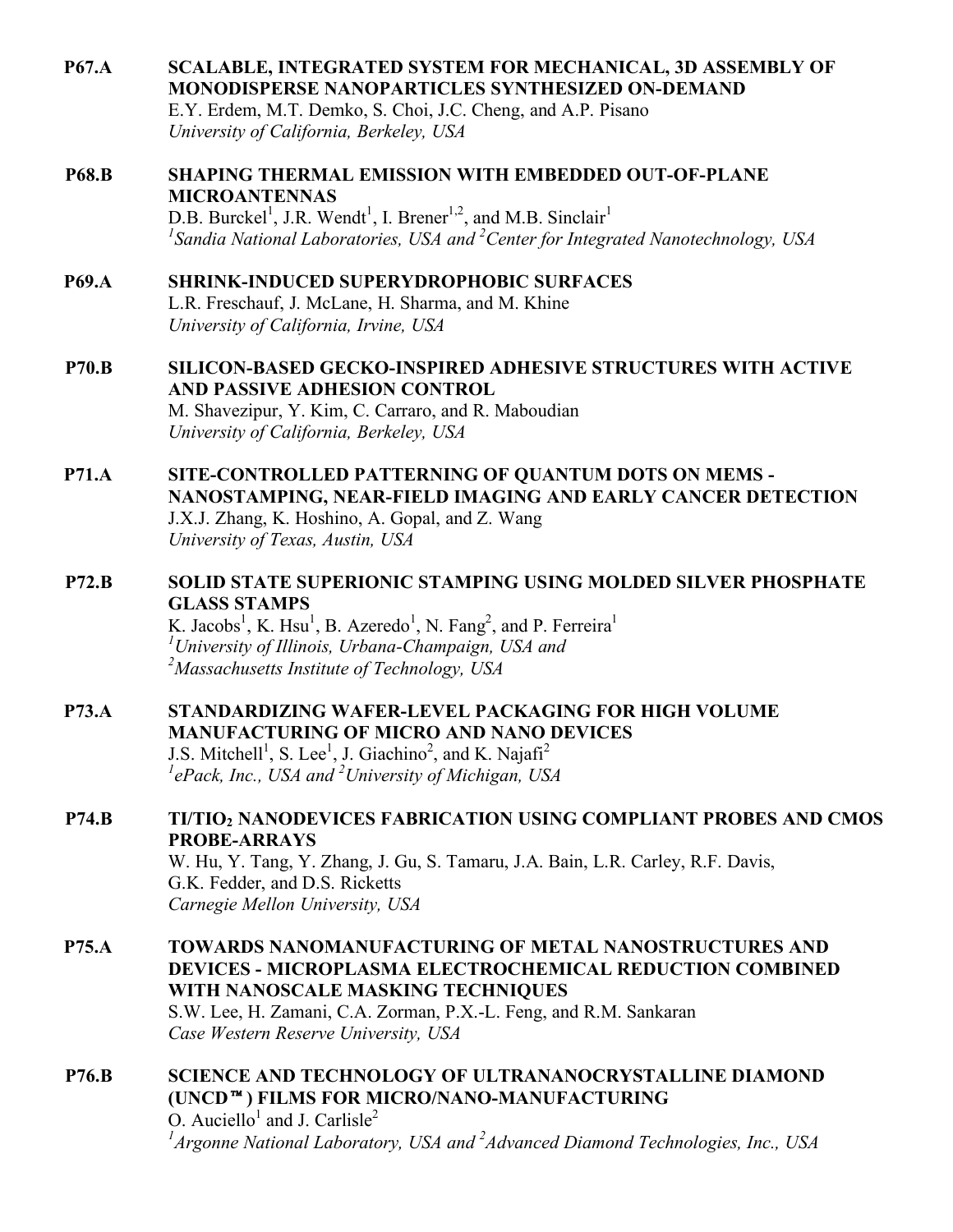#### **P77.A USING HEATABLE AFM PROBES TO MANUFACTURE GRAPHENE NANORIBBONS**

P.E. Sheehan<sup>1</sup>, W.K. Lee<sup>1</sup>, J. Robinson<sup>1</sup>, A. Laracuente<sup>1</sup>, Z. Dai<sup>2</sup>, and W.P. King<sup>2</sup><br><sup>1</sup>U.S. Naval Research Laboratory, USA and <sup>2</sup>University of Illinois Urbana-Champaign, USA

# 16:50 **MODERATED DISCUSSION - A CAREER IN COMMERCIALIZING MICR/NANO TECHNOLOGIES**

K. Peterson *Consultant, USA*

- 17:50 **Adjourn for the Day**
- 17:00 **Wine & Cheese Reception**

18:00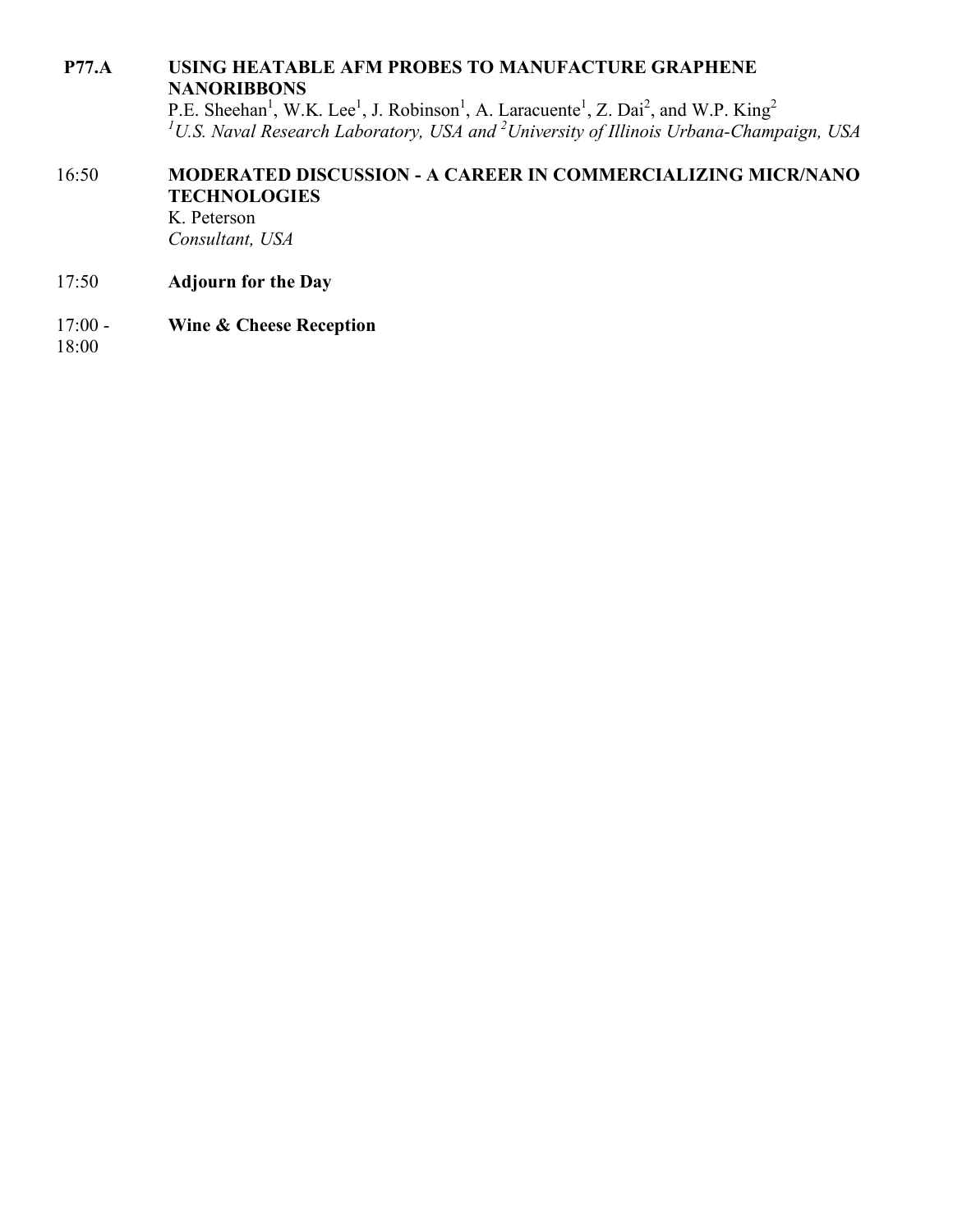# **Tuesday, August 9**

| 08:15              | <b>Opening Remarks</b>                                                                                                                          |
|--------------------|-------------------------------------------------------------------------------------------------------------------------------------------------|
| 08:30              | <b>PLENARY II</b><br>THE EVOLUTION OF SCANNING PROBE MOLECULAR PRINTING<br>C. Mirkin<br>Northwestern University, USA                            |
| 09:30              | <b>INVITED II - PLASMONIC NANOMANUFACTURING</b><br>X. Zhang<br>University of California, Berkeley, USA                                          |
| 10:10              | <b>Break</b>                                                                                                                                    |
| 10:40              | <b>INVITED III - SELF PERFECTION OF NANOSTRUCTURES- A NEW FRONTIER IN</b><br><b>NANOMANUFACTURING</b><br>S.Y. Chou<br>Princeton University, USA |
| 11:20              | <b>INVITED IV</b><br><b>NANOMANUFACTURING WITH HEATED PROBES</b><br>W.P. King<br>University of Illinois, Urbana-Champaign, USA                  |
| 12:00              | Lunch                                                                                                                                           |
| 13:15              | <b>INVITED V</b><br><b>ATOMICALLY PRECISE MANUFACTURING</b><br>J. Randall<br>Zyvex Labs LLC, USA                                                |
| 13:55              | <b>INVITED VI</b><br>HIGH THROUGHPUT NANO-MANUFACTURING PROCESSES<br>S.V. Sreenivasan<br>University of Texas, Austin, USA                       |
| 14:35              | <b>INVITED VIII</b><br>ROLL-TO-ROLL FABRICATION OF LARGE AREA ELECTRONICS<br>W. Jackson<br>Hewlett Packard, USA                                 |
| 15:15              | <b>Adjourn for the Day</b>                                                                                                                      |
| $18:00 -$<br>21:00 | <b>Workshop Banquet</b>                                                                                                                         |